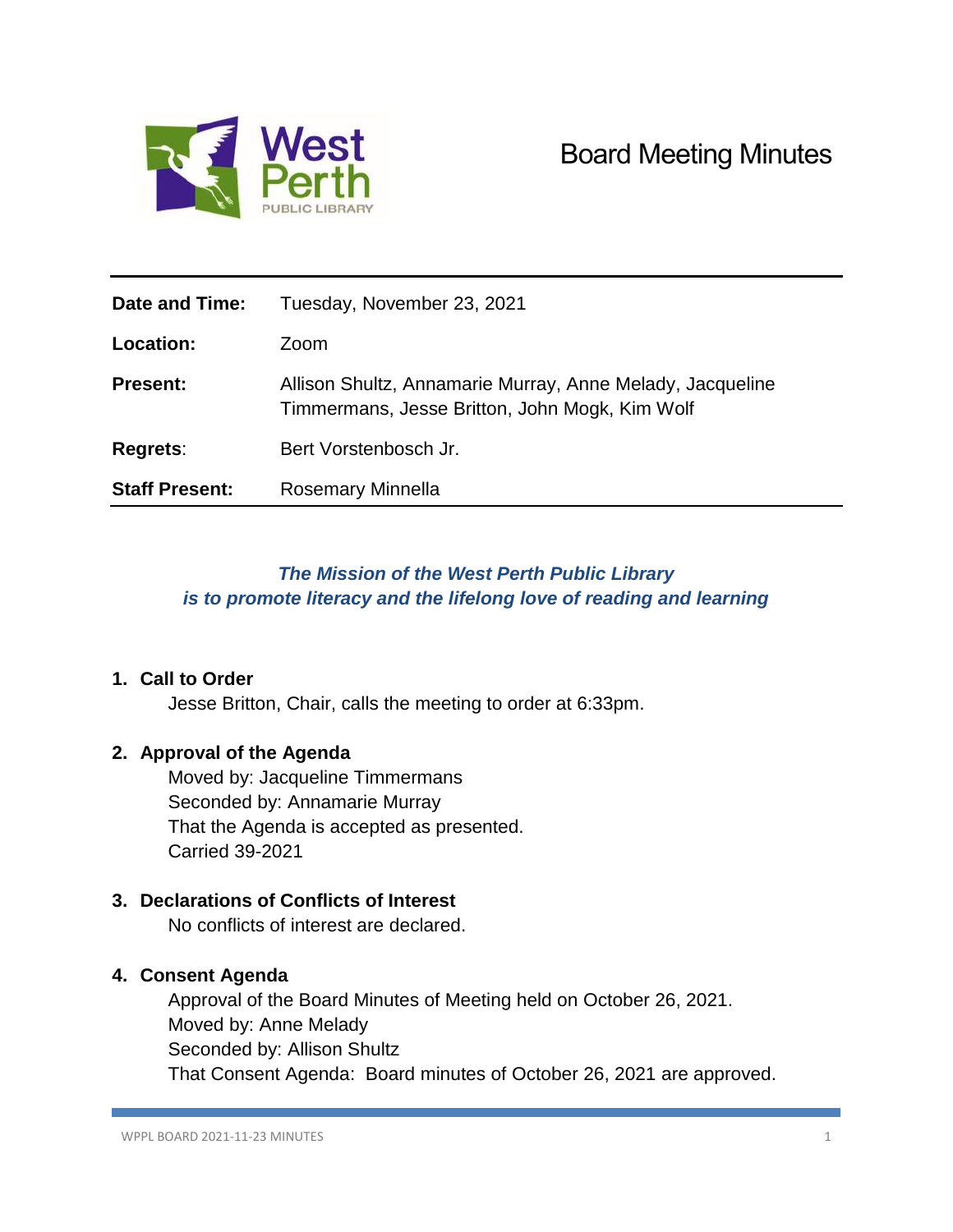Carried 40-2021

# **5. Business Arising**

# **5.1.2021 Capital projects update**

New countertops for the service area are scheduled for installation in December 2021 through Allen Interiors in Sebringville. The CEO office will be relocated to an alcove on the main floor in January 2022 through atWork Office Furniture in London. The Library is seeking quotes for interior paint and carpet, with any work exceeding \$20 000 to be submitted to BidsAndTenders.com.

Moved by: Anne Melady Seconded by: Kim Wolf That Library capital projects exceeding \$20 000 are submitted to BidsAndTenders.com. Carried 41-2021

# **5.2.Materials retrieval services**

At their meeting on November 10, 2021, the Perth County Information Network (PCIN) Board discussed the use of Unique Management Services (UMS) to assist PCIN libraries with retrieving long overdue materials. UMS assists public libraries in Canada and internationally to recover lost materials by reminding patrons to contact their library regarding outstanding accounts to avoid credit reporting. The PCIN Board instructed the library CEOs in Perth County to move ahead with this materials retrieval service to ensure responsible stewardship of the public funds spent to purchase and replace library items. This agenda item is presented to the West Perth Public Library Board as information.

## **6. New Business**

# **6.1.2022 Library Budget**

Board members review the preliminary operating and capital budget numbers for West Perth Public Library. Final numbers will be reviewed at the January 2022 Board meeting prior to submission to Municipal Council for approval.

# **7. Policies/Plans**

## **7.1.Prevention of Workplace Violence**

In accordance with Ontario's *Occupational Health & Safety Act* and the Municipality of West Perth's *Health & Safety Manual*, this policy outlines the responsibilities of Library supervisors and employees to ensure a safe and respectful workplace.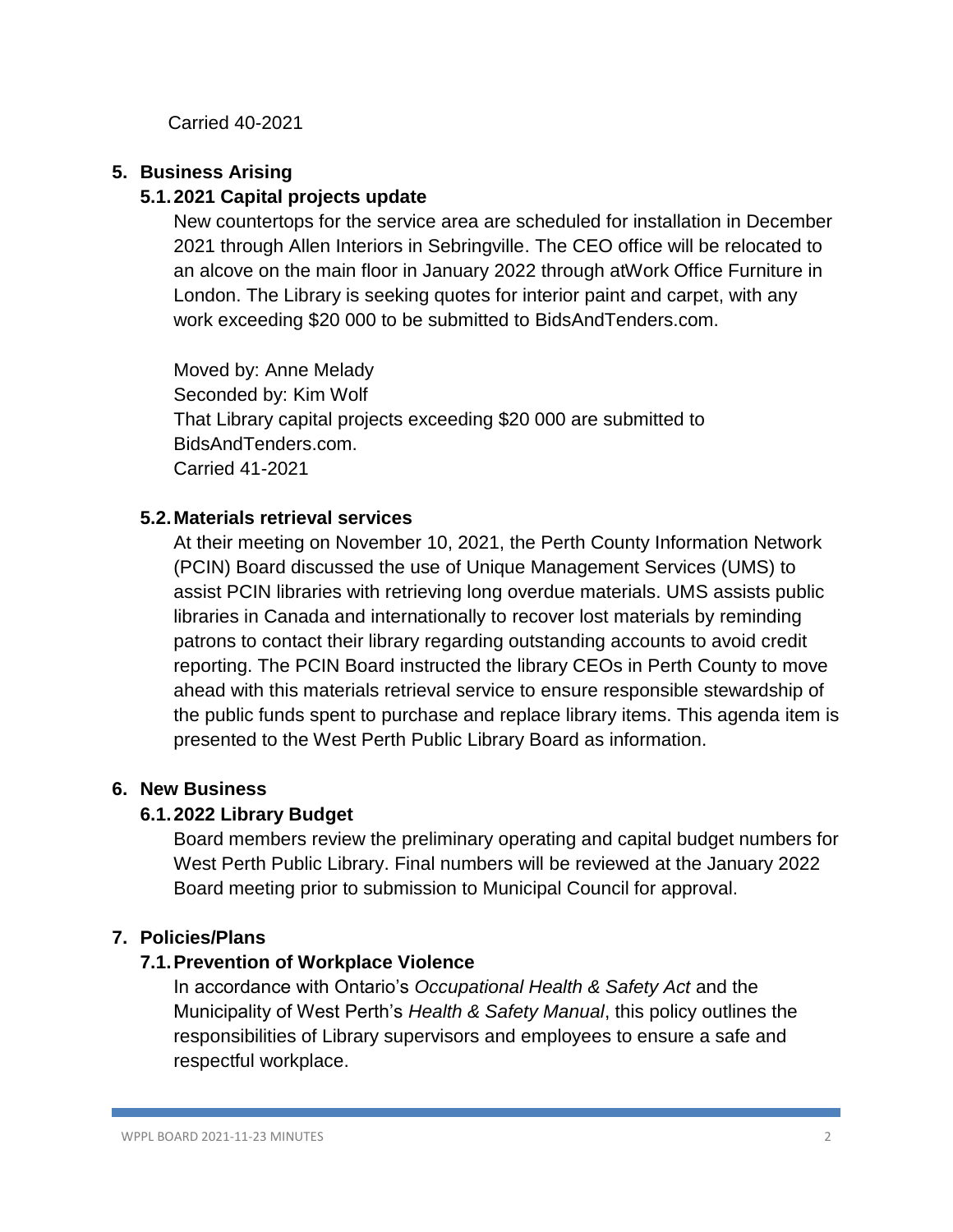## **7.2.Safety, Securities and Emergencies**

This policy is to ensure that all Library staff, patrons, assets and property are safeguarded during an emergency or disruption to Library operations.

#### **7.3.Workplace Discrimination and Harassment**

This policy outlines West Perth Public Library's commitment to providing a workplace free from discrimination and harassment, and ensuring that any complaint is resolved quickly and with fairness and confidentiality.

All policies are publicly available on the Library's website under 'About WPPL'.

#### **8. Information Items**

#### **8.1.Municipal COVID-19 Vaccine policy**

Library Board members review the COVID-19 Vaccine policy for employees, volunteers, committee members and contractors passed by Municipal Council on November 15, 2021.

#### **8.2.PCIN Board meeting – November 10, 2021**

A brief overview is given regarding agenda items for the PCIN Board meeting that took place on November 10, including technology upgrades throughout the system, the fines-free initiative among partner libraries, and adopting a materials retrieval service for outstanding accounts.

#### **8.3.Monthly Statistics Report**

Monthly library operating statistics for October are presented for information.

#### **8.4.Monthly Financial Report**

Monthly operating statistics from the municipal Finance Department are presented for information.

## **9. Other**

No other agenda items are discussed.

#### **10.Next Meeting**

Tuesday, January 25, 2022. 6:30pm. Zoom.

#### **11.Adjournment**

Moved by: Jacqueline Timmermans Seconded by: John Mogk That we do now adjourn: 7:32pm